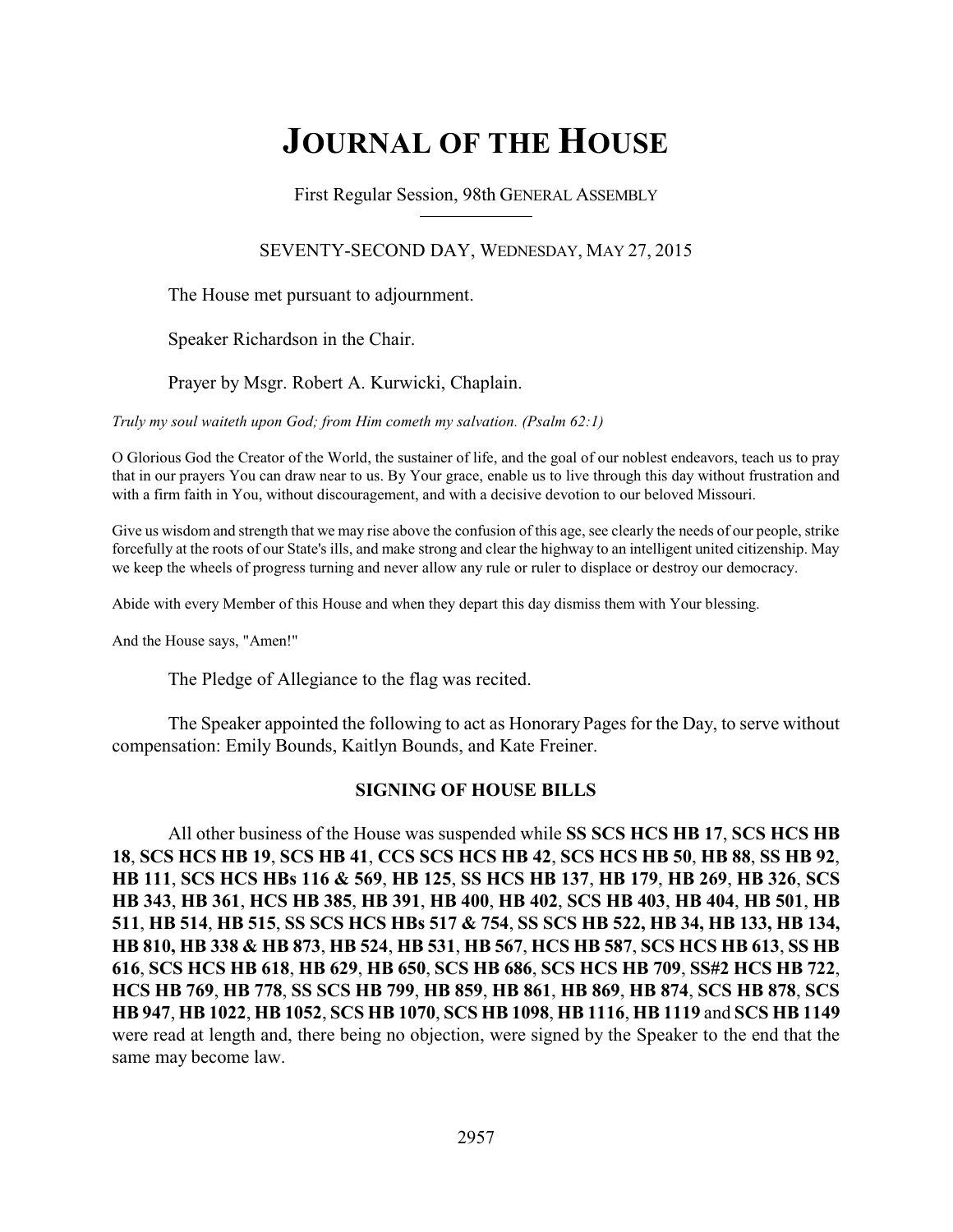#### 2958 *Journal of the House*

Having been duly signed in open session of the Senate, **SS SCS HCS HB 17**, **SCS HCS HB 18**, **SCS HCS HB 19**, **SCS HB 41**, **CCS SCS HCS HB 42**, **SCS HCS HB 50**, **HB 88**, **SS HB 92**, **HB 111**, **SCS HCS HBs 116 & 569**, **HB 125**, **SS HCS HB 137**, **HB 179**, **HB 269**, **HB 326**, **SCS HB 343**, **HB 361**, **HCS HB 385**, **HB 391**, **HB 400**, **HB 402**, **SCS HB 403**, **HB 404**, **HB 501**, **HB 511**, **HB 514**, **HB 515**, **SS SCS HCS HBs 517 & 754**, **SS SCS HB 522, HB 34, HB 133, HB 134, HB 810, HB 338 & HB 873**, **HB 524**, **HB 531**, **HB 567**, **HCS HB 587**, **SCS HCS HB 613**, **SS HB 616**, **SCS HCS HB 618**, **HB 629**, **HB 650**, **SCS HB 686**, **SCS HCS HB 709**, **SS#2 HCS HB 722**, **HCS HB 769**, **HB 778**, **SS SCS HB 799**, **HB 859**, **HB 861**, **HB 869**, **HB 874**, **SCS HB 878**, **SCS HB 947**, **HB 1022**, **HB 1052**, **SCS HB 1070**, **SCS HB 1098**, **HB 1116**, **HB 1119** and **SCS HB 1149** were delivered to the Governor by the Chief Clerk of the House.

### **SIGNING OF SENATE CONCURRENT RESOLUTIONS**

All other business of the House was suspended while **SCR 1** and **SCR 2** were read at length and, there being no objection, were signed by the Speaker to the end that the same may become law.

## **SIGNING OF SENATE BILLS**

All other business of the House was suspended while **CCS HCS SS SCS SB 5** was read at length and was signed by the Speaker to the end that the same may become law.

Representatives Adams and Lavender offered objections to **CCS HCS SS SCS SB 5**, which were appended to the bill.

### **CONSTITUTIONAL OBJECTIONS**

May 7, 2015

Dana Rademan Miller Assistant Chief Clerk Missouri House of Representatives State Capitol Jefferson City, MO, 65102

Dear Ms. Miller,

Pursuant to Article III, Section 30 of the Missouri Constitution, I do hereby object to the approval of **Conference Committee Substitute for House Committee Substitute for Senate Committee Substitute for Senate Bill No. 5**.

One of the offending provisions of Senate Bill No. 5 is Section 67.287, which seeks to impose strict new operating standards for municipalities inSt. Louis County, while excluding all other Missouri cities fromfollowing those standards. Another is Section 479.359 setting a 20 percent cap on how much operating revenue most Missouri cities may derive from traffic fines and fees but imposing a 12.5 percent on cities located in St. Louis County.

Applying these sections to cities in a single Missouri county to the exclusion of other cities puts them in violation of Article III, Section 40 (30) of the Missouri Constitution, which prohibits the General Assembly from passing any local or special law where a general law can be made applicable, and the Missouri Supreme Court's ruling in *Jefferson County Fire Protection Districts Association, et al., v. Matt Blunt, et al. (2006) 205 SW 3d 866*.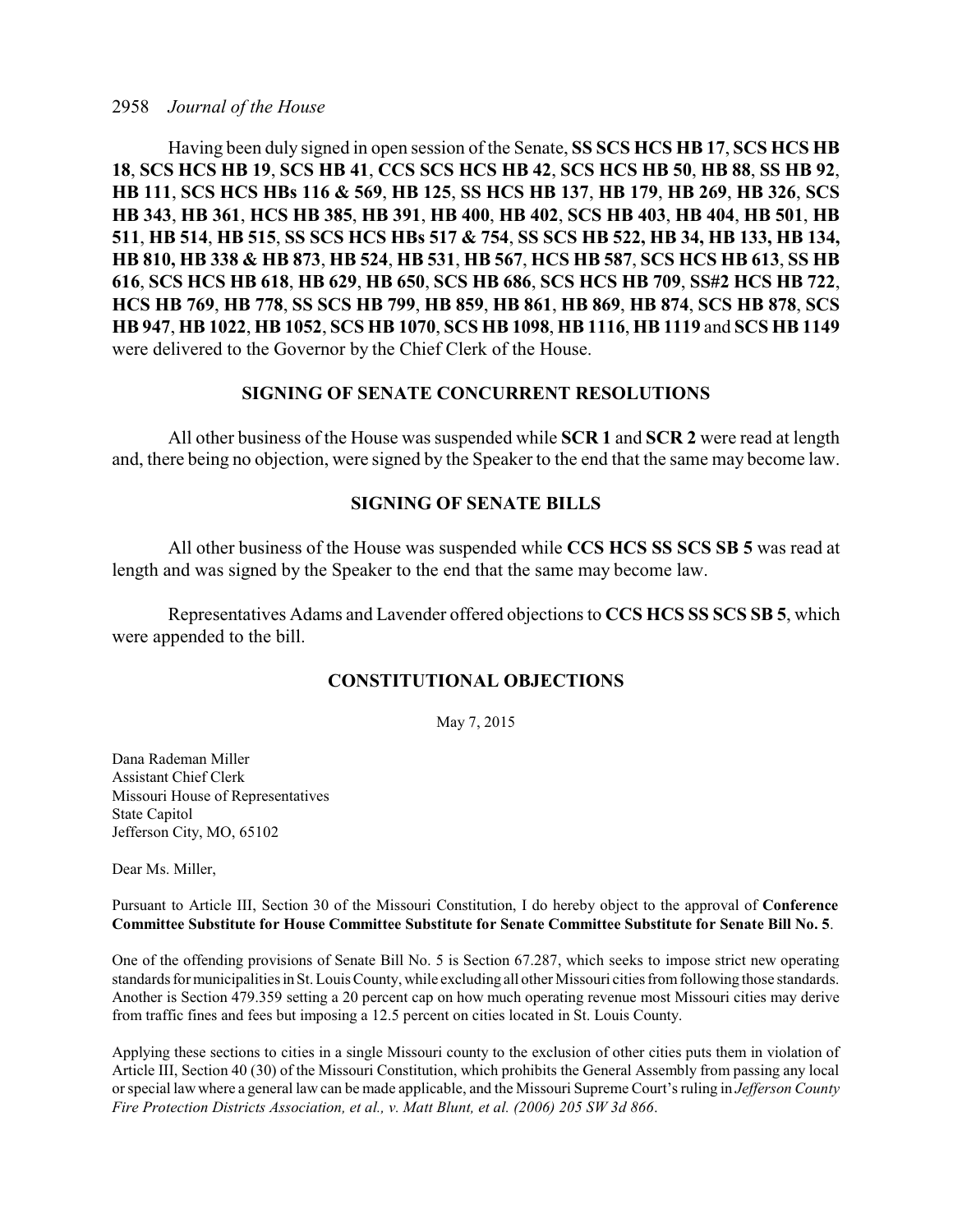In addition, these sections of Senate Bill No. 5 also violate Article III, Section 42, in that they were published in the affected locality for at least 30 days prior to the bill's introduction as required for proposed local or special laws.

Please note said objection in the House Journal and annex it to **Conference Committee Substitute for House Committee Substitute for Senate Committee Substitute for Senate Bill No. 5** to be considered by the Governor in connection therewith as mandated by Article III, Section 30.

Sincerely,

/s/ Joe Adams State Representative 86<sup>th</sup> District

May 7, 2015

 $\overline{\phantom{a}}$  , and the set of the set of the set of the set of the set of the set of the set of the set of the set of the set of the set of the set of the set of the set of the set of the set of the set of the set of the s

Mr. Adam Crumbliss Chief Clerk Missouri House of Representatives Missouri State Capitol Jefferson City, MO 65101

Dear Mr. Crumbliss:

Pursuant to Article III, Section 30 of the Missouri Constitution, I do hereby object to the approval of **Conference Committee Substitute for House Committee Substitute for Senate Committee Substitute for Senate Bill No. 5**.

One of the offending provisions of Senate Bill No. 5 is Section 67.287, which seeks to impose strict new operating standards for municipalities inSt. Louis County, while excluding all other Missouri cities fromfollowing those standards. Another is Section 479.359 setting a 20 percent cap on how much operating revenue most Missouri cities may derive from traffic fines and fees but imposing a 12.5 percent on cities located in St. Louis County.

Applying these sections to cities in a single Missouri county to the exclusion of other cities puts them in violation of Article III, Section 40 (30) of the Missouri Constitution, which prohibits the General Assembly from passing any local or special law where a general law can be made applicable, and the Missouri Supreme Court'sruling in *Jefferson County Fire Protection Districts Association, et al., v. Matt Blunt, et al. (2006) 205 SW 3d 866*.

In addition, these sections of Senate Bill No. 5 also violate Article III, Section 42, in that they were published in the affected locality for at least 30 days prior to the bill's introduction as required for proposed local or special laws.

Please note said objection in the House Journal and annex it to **Conference Committee Substitute for House Committee Substitute for Senate Committee Substitute for Senate Bill No. 5** to be considered by the Governor in connection therewith as mandated by Article III, Section 30.

Sincerely,

/s/ Deb Lavender State Representative District 90